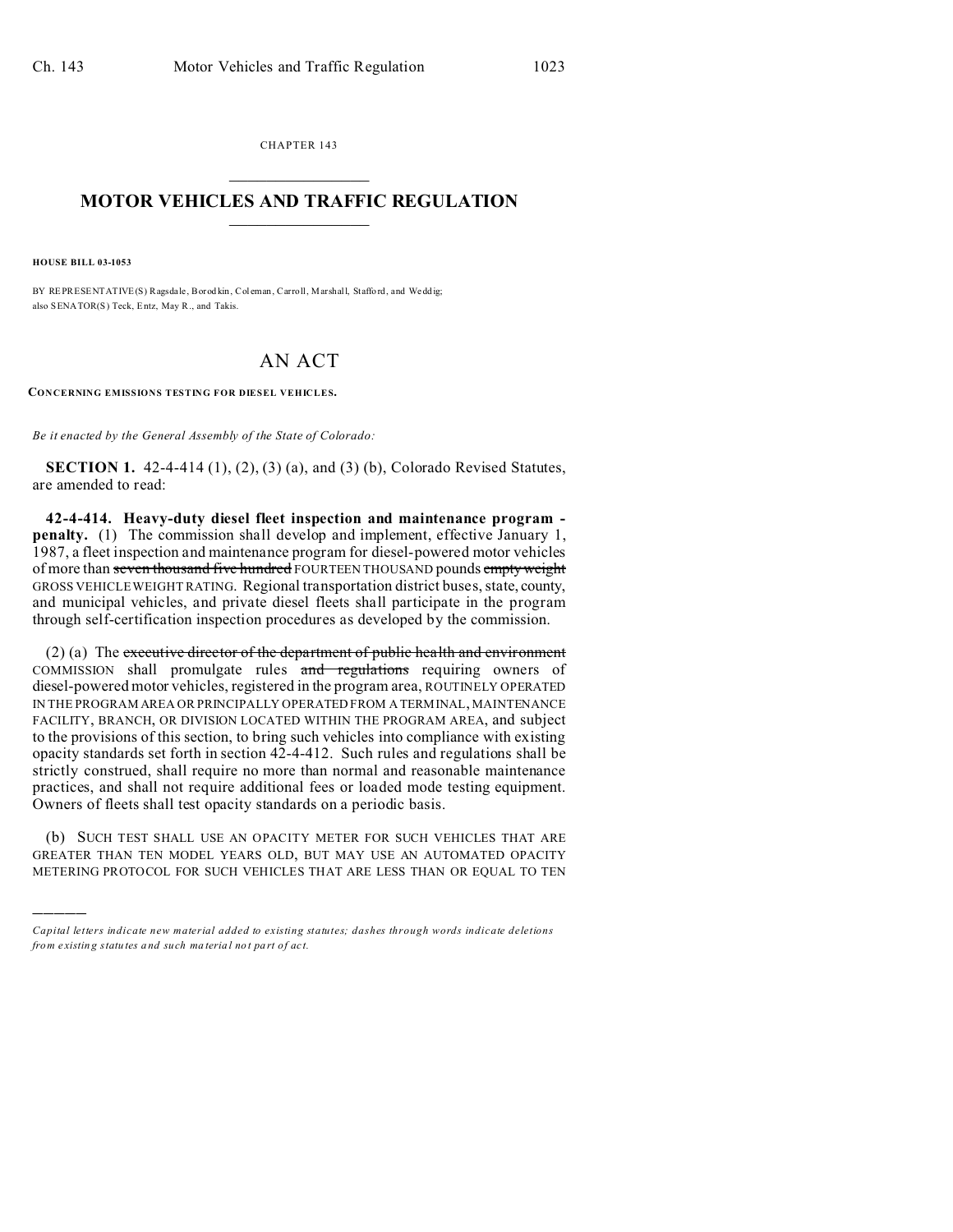MODEL YEARS OLD AND OF MODEL YEAR 1995 OR NEWER.

(c) SUCH RULES SHALL EXEMPT A NEW DIESEL VEHICLE FROM TESTING UNTIL SUCH VEHICLE HAS REACHED ITS SECOND MODEL YEAR IF IT IS A LIGHT-DUTY DIESEL VEHICLE, ITS FOURTH MODEL YEAR IF IT IS A HEAVY-DUTY DIESEL VEHICLE, OR UNTIL THE DATE OF THE TRANSFER OF OWNERSHIP PRIOR TO SUCH EXPIRATION.

(d) SUCH RULES SHALL PROVIDE FOR THE TESTING OF DIESEL VEHICLES EVERY:

(I) TWELVE MONTHS UNLESS SUBPARAGRAPH (II) OF THIS PARAGRAPH (d) APPLIES; OR

(II) THE LAST TWENTY-FOUR MONTHS IF SUCH VEHICLE IS A HEAVY-DUTY DIESEL VEHICLE, EQUAL TO OR LESS THAN TEN MODEL YEARS OLD, AND OF MODEL YEAR 1995 OR NEWER.

 $(3)$  (a) Any owner who operates or permits the operation of a motor vehicle which is subject to the provisions of subsection (1) of this section and which does not comply with emissions regulations promulgated pursuant to subsection (2) of this section as required in this subsection (3) is guilty of a misdemeanor and, upon conviction thereof, shall be punished by a fine of not less than twenty-five dollars nor more than three hundred dollars.

(b) Any owner who violates any rule or regulation of the department of public health and environment or the commission establishing standards or procedures for testing or inspections is guilty of a misdemeanor and, upon conviction thereof, shall be punished by a fine of not less than one hundred dollars nor more than three hundred dollars.

**SECTION 2.** 42-4-401 (7), Colorado Revised Statutes, is amended, and the said 42-4-401 is further amended BY THE ADDITION OF THE FOLLOWING NEW SUBSECTIONS, to read:

**42-4-401. Definitions.** As used in this part 4, unless the context otherwise requires:

(6.3) "HEAVY-DUTY DIESEL VEHICLE" MEANS A VEHICLE THAT IS GREATER THAN FOURTEEN THOUSAND POUNDS GROSS VEHICLE WEIGHT RATING.

(6.7) "LIGHT-DUTY DIESEL VEHICLE" MEANS A VEHICLE THAT IS LESS THAN OR EQUAL TO FOURTEEN THOUSAND POUNDS GROSS VEHICLE WEIGHT RATING.

(7) "Opacity meter" means an optical instrument which THAT is designed to measure the opacity of diesel exhaust gases. by measuring the full flow of exhaust gases which pass through the optical unit.

**SECTION 3.** 42-4-406 (1) (a), (1) (b) (II), and (2) (b), Colorado Revised Statutes, are amended to read:

**42-4-406. Requirement of certification of emissions control for registration - testing for diesel smoke opacity compliance.** (1) (a)  $\Theta$ <del>n or after January 1,</del>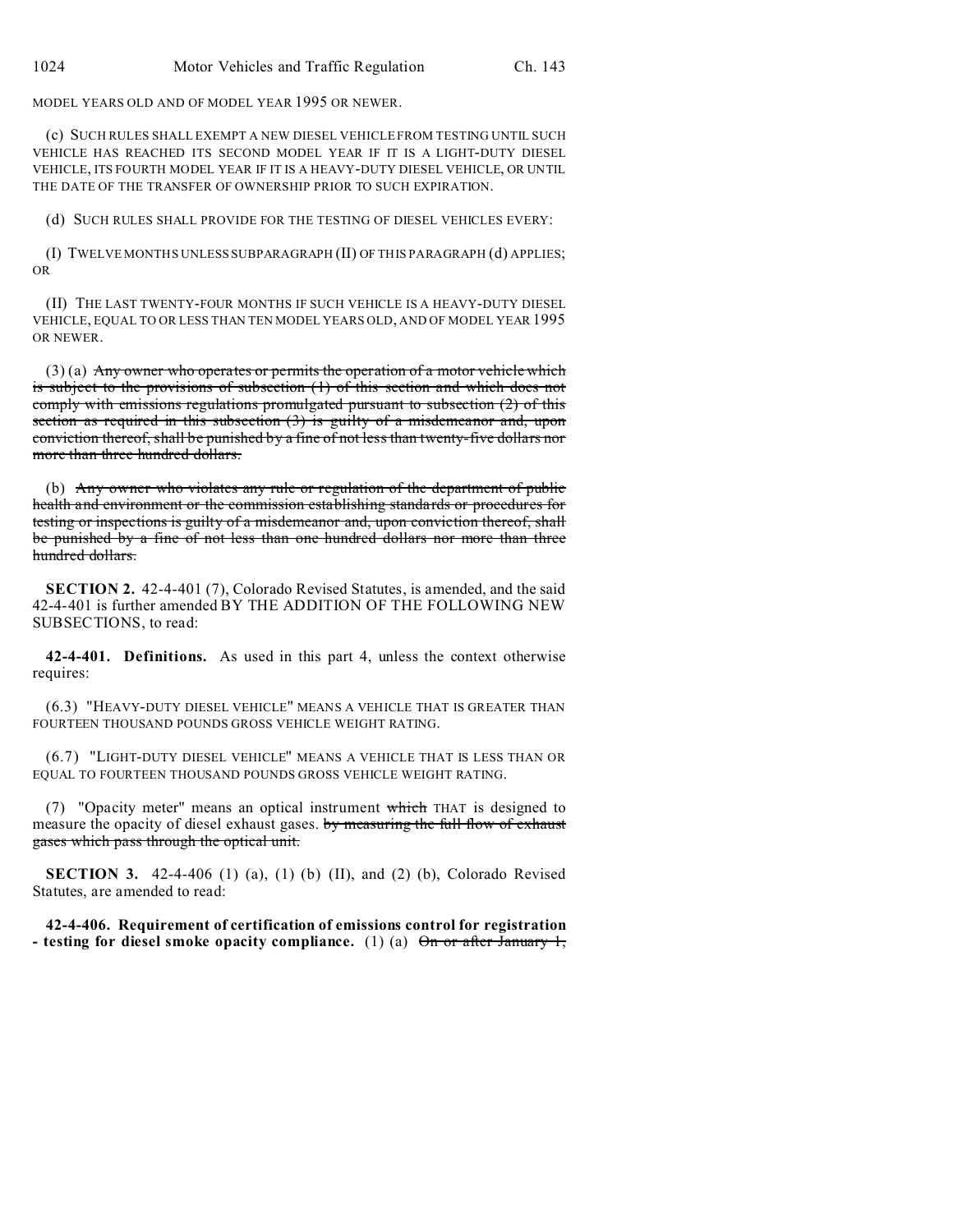1990, no A diesel vehicle in the program area which THAT is registered or required to be registered pursuant to article 3 of this title, ROUTINELY OPERATES IN THE PROGRAM AREA, or is principally operated from a terminal, maintenance facility, branch, or division located within the program area shall NOT be sold, registered for the first time, or reregistered unless such vehicle has been issued a certification of emissions control within:

(I) The past twelve months UNLESS SUBPARAGRAPH (II) OF THIS PARAGRAPH (a) APPLIES; OR

(II) THE LAST TWENTY-FOUR MONTHS IF SUCH VEHICLE IS EQUAL TO OR LESS THAN TEN MODEL YEARS OLD, A HEAVY-DUTY DIESEL VEHICLE, AND OF MODEL YEAR 1995 OR NEWER.

(b) (II) Notwithstanding the provisions of subparagraph (I) of this paragraph (b), new diesel vehicles, required under this section to have a certification of emissions control, shall be issued a certification of emissions compliance without inspection or testing. Such certificate shall expire on the anniversary of the day of the issuance of such certification when such vehicle has reached its second model year IF IT IS A LIGHT-DUTY DIESEL VEHICLE, ITS FOURTH MODEL YEAR IF IT IS A HEAVY-DUTY DIESEL VEHICLE, or on the date of the transfer of ownership at any time prior to the second model year SUCH EXPIRATION UNLESS SUCH TRANSFER OF OWNERSHIP IS A TRANSFER FROM THE LESSOR TO THE LESSEE. Prior to the expiration of such certification, such vehicle shall be inspected and a certification of emissions control shall be obtained for diesel smoke opacity compliance.

(2) (b)  $\Theta$ n or after January 1, 1990, all Light-duty (seven thousand five hundred pounds and less, empty weight) diesel vehicles in the program area shall be required to be tested for diesel smoke opacity compliance at a licensed diesel inspection station by submitting to loaded mode opacity testing utilizing dynamometers.

**SECTION 4.** 42-4-403 (2) (c), Colorado Revised Statutes, is amended to read:

**42-4-403. Powers and duties of the commission.** (2) (c) The commission may also develop peak smoke opacity limits but such limits shall not be less than fifty FORTY percent for less than one second.

**SECTION 5.** 42-4-412 (1) (b) and (4) (c), Colorado Revised Statutes, are amended to read:

**42-4-412. Air pollution violations.** (1) (b) Violations of this section may be determined by visual observations, INCLUDING THE SNAP ACCELERATION OPACITY TEST, or by test procedures using opacity measurements.

(4) (c) If the owner of the vehicle described in the complaint assessment notice presents in person to the court an affidavit that the vehicle has been disposed of in such a manner that it will no longer be operated on the highways, together with the registration card and number plates of such vehicle, the fine shall be suspended. Likewise, upon presentation, in person, of an affidavit of the owner that such vehicle has been repaired prior to the date set for appearance upon the charge, which appearance date shall be at least fifteen days after the alleged offense, stating the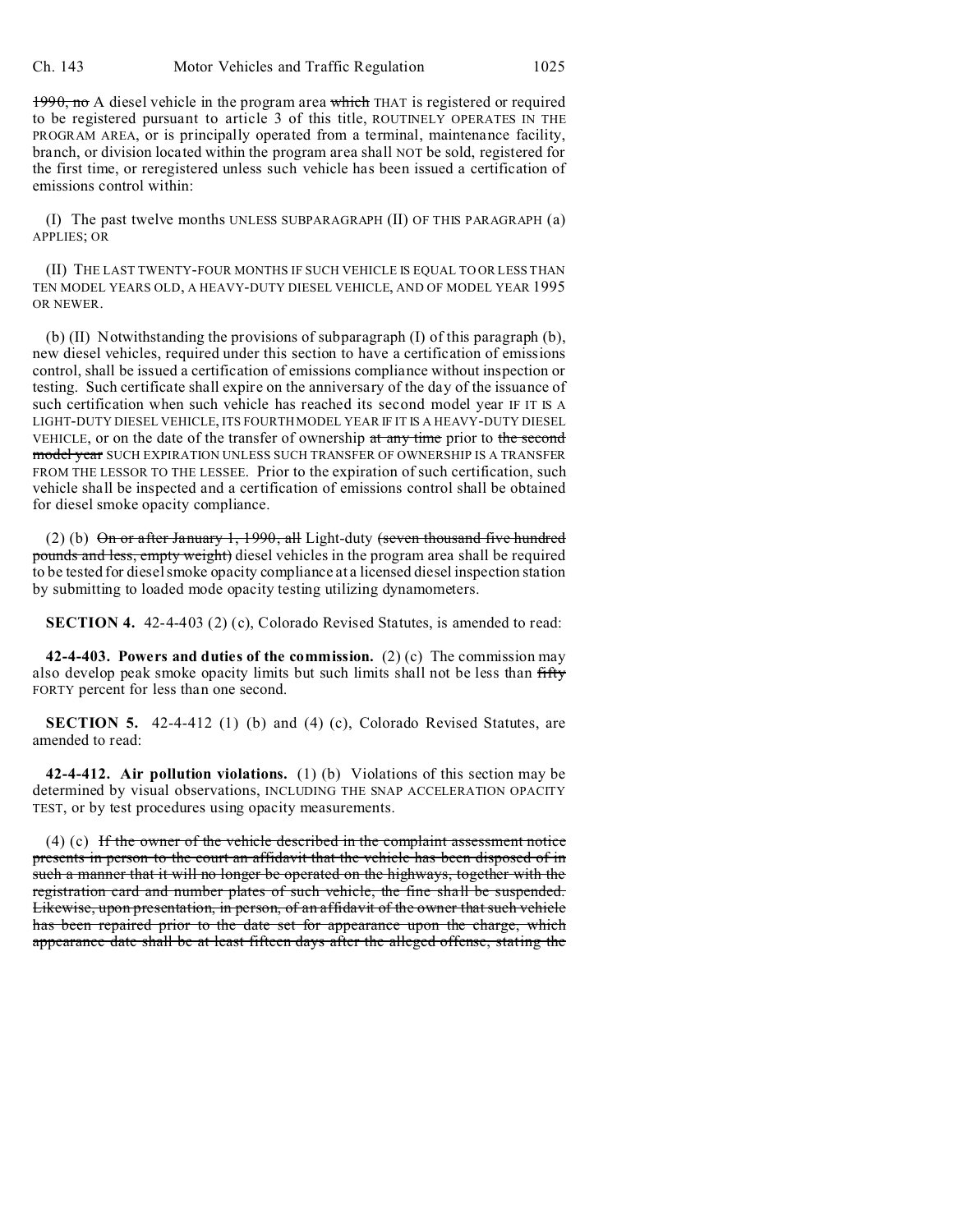date, location, and nature of repairs made, together with the name of the person making said repairs, and that the vehicle is not in violation of the provisions of this section when in normal operation, the fine shall be suspended. Likewise, upon presentation, by mail or in person, of an affidavit of the owner that such vehicle is being repaired or will be repaired within thirty days after the alleged offense, the cause shall be continued at least fifteen days. Any such affidavits are subject to the penalties of perjury in the second degree if made in violation of the provisions of section 18-8-503, C.R.S. Any owner who receives a citation under the provisions of this section may continue to use the vehicle for which the offense is alleged, without restriction, until such owner's conviction.

**SECTION 6. Repeal.** 42-4-404 (6), Colorado Revised Statutes, is repealed as follows:

**42-4-404. Powers and duties of the executive director of the department of public health and environment.** (6) The executive director may establish an arrangement by contract or otherwise with the Colorado institute for fuels and high altitude engine research of the Colorado school of mines. Such contract may provide for services including, but not limited to, in-use testing of heavy duty vehicles, development of effective inspection procedures, and investigation of emissions abatement technologies for the unique conditions existing in the front range and the high altitude communities.

**SECTION 7.** 25-7-122 (1) (b), Colorado Revised Statutes, is amended to read:

**25-7-122. Civil penalties.** (1) Upon application of the division, penalties as determined under this article may be collected by the division by action instituted in the district court for the district in which is located the air pollution source affected in accordance with the following provisions:

(b) Any person who violates any requirement or prohibition of an applicable emission control regulation of the commission, the state implementation plan, a construction permit, any provision for the prevention ofsignificant deterioration under part 2 of this article, any provision related to attainment under part 3 of this article, or any provision of section 25-7-105, 25-7-106, 25-7-106.3, 25-7-106.8, 25-7-106.9, 25-7-108, 25-7-109, 25-7-111, 25-7-112, 25-7-113, 25-7-114.2, 25-7-114.5, 25-7-118, 25-7-135, 25-7-206, 25-7-403, 25-7-404, 25-7-405, 25-7-407, 42-4-403, 42-4-404, 42-4-405, 42-4-406, 42-4-407, 42-4-409, or 42-4-410, OR 42-4-414, C.R.S., shall be subject to a civil penalty of not more than fifteen thousand dollars per day for each day of such violation; except that there shall be no civil penalties assessed or collected against persons who violate emission regulations promulgated by the commission for the control of odor until a compliance order issued pursuant to section 25-7-115 and ordering compliance with the odor regulation has been violated.

**SECTION 8. Effective date.** This act shall take effect at 12:01 a.m. on the day following the expiration of the ninety-day period after final adjournment of the general assembly that is allowed for submitting a referendum petition pursuant to article V, section 1  $(3)$  of the state constitution; except that, if a referendum petition